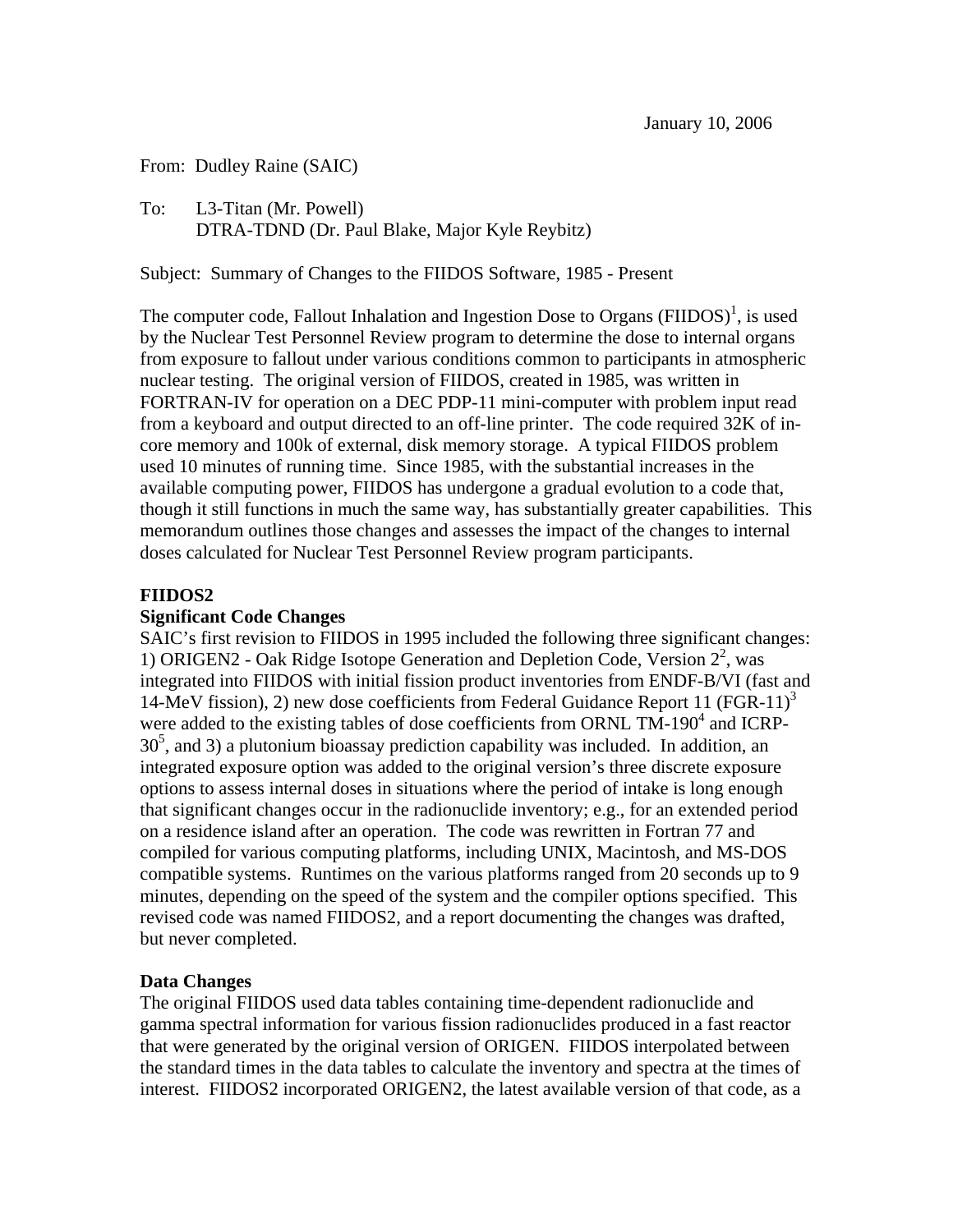callable subroutine, with modifications to support the NTPR program needs. Thus, many of those data tables were no longer necessary because all of the required information was passed directly from ORIGEN2 into FIIDOS via common block variables, which eliminated the interpolation steps. The modifications to ORIGEN2 updated the radionuclide and gamma spectral data to use the latest fission product inventories available in ENDF-B/VI for  $U^{235}$ ,  $U^{238}$ , and Pu<sup>239</sup>, with a few corrections added to the inventory by Los Alamos and a few to the gamma production rates by SAIC. Including ORIGEN2 in FIIDOS2 produced minor differences (generally less than 1-2 percent at exposures more than an hour after detonation) in the resulting organ doses.

## **Dose Coefficients**

The new dose coefficients added into FIIDOS2 were taken from FGR-11, which utilized the ICRP-30 methods and models and expanded the inventory of dose coefficients to 412 radionuclides. Additional large particle internal dose coefficients for a 10-micrometer activity median aerodynamic diameter (AMAD) particle distribution were created using the computer code, DFINT<sup>6</sup>. Inhalation dose coefficients were selected for each nuclide according to the respiratory clearance class associated with the oxide form of each element. It is not clear that the addition of this data set had any impact on the internal organ doses reported by the NTPR program since it was found that the organ doses resulting from using the original ORNL TM-190 dose coefficients tended to be greater than those from FGR-11, and thus the more veteran friendly data set continued to be the default choice, as directed by the Government.

### **Plutonium Bioassay**

A plutonium bioassay capability was added that uses the available radionuclide inventory data in FIIDOS to determine the total intake of  $Pu^{239}$  based on the inhaled or ingested total number of curies as calculated during the internal dose calculations. The  $Pu^{239}$ excretion rate is represented by a five-term exponential function<sup>7</sup>, which is used to predict the Pu<sup>239</sup> activity excreted in urine during any 24-hour period at specific times after uptake. While this modification had no effect on the resulting organ doses calculated by FIIDOS, it provided a tool to assess radiological uptake if a participant had a bioassay result greater than the population average during the period of the NTPR-sponsored Pu<sup>239</sup> bioassay program (1998-1999).

## **FIIDOS3**

 multiple measurements (all from the same detonation) could be handled in a single run. Previously, each measurement could have multiple exposure times associated with it, but The next revision of FIIDOS, created from the FIIDOS2 version of the source code in 1999, changed the program flow so that multiple discrete or integrated exposures with only one measurement time could be used in a given run. This change enabled the user to include up to 50 measurement/discrete exposure pairings (or a combination of measurements and exposures adding up to 100) or up to 33 measurement/integrated exposure pairings. Also, the plutonium bioassay capability was expanded to be more flexible and allow the user to specify the number of excretion times to be evaluated and the specific times after detonation at which those excretions would be calculated. Because of the substantial increase in computer power available by that time, even longer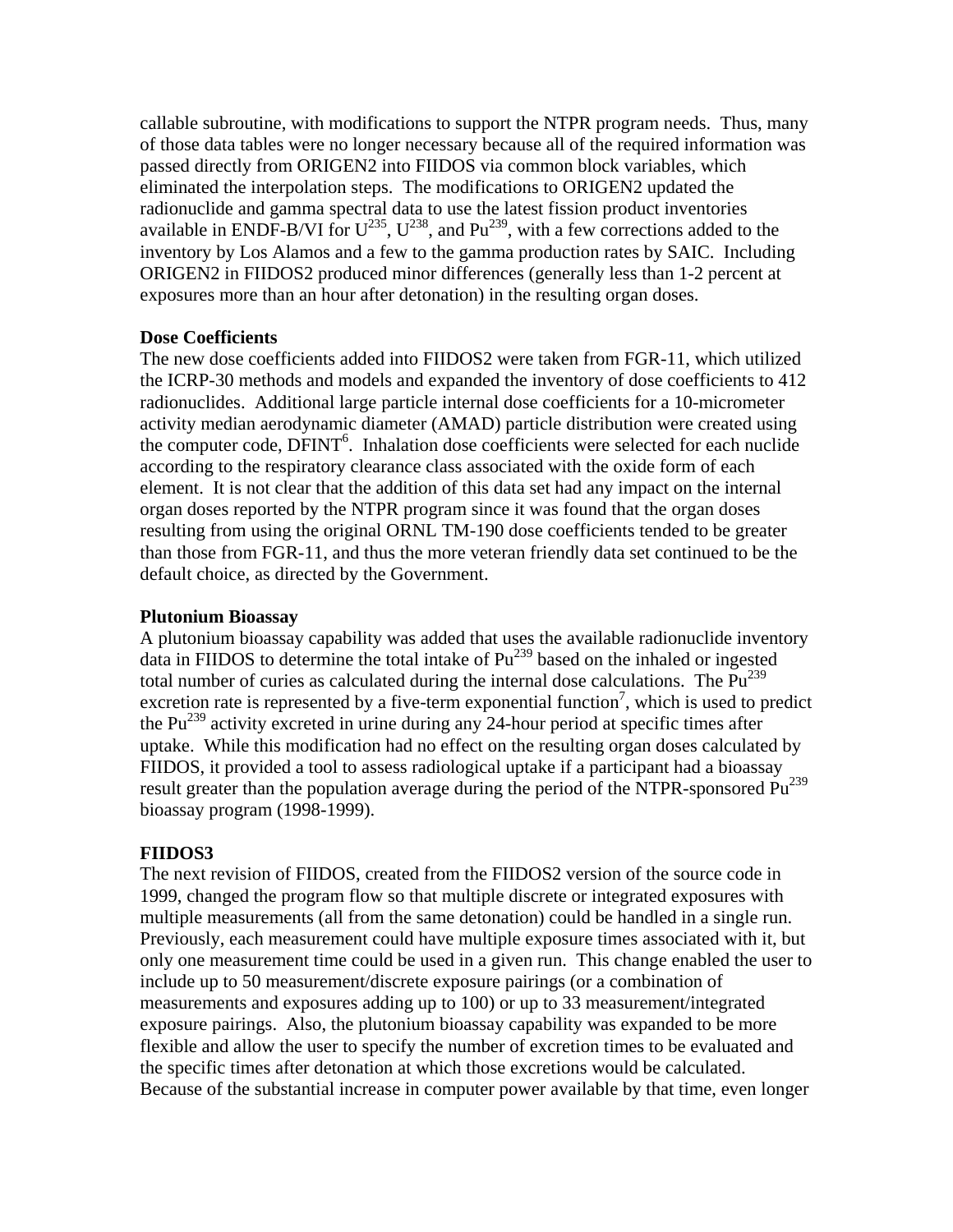runs with a full input deck of 100 (measurement plus exposure) times usually took less than 1 minute on a PC. No other technical changes were made and the code output was verified to be consistent with the output from FIIDOS2. Internally, this version of FIIDOS was referred to as FIIDOS3, but no report or other documentation was assembled for it.

# **FIIDOS4**

Two modifications have been made to FIIDOS since 1999. In 2001, internal dose coefficients for inhalation and ingestion from FGR-13 $8$  were added to the code. The dose coefficients presented in FGR-13 use the latest methods and models from the ICRP, including the ICRP-66 lung model. Only one set of inhalation dose coefficients for a particle size distribution of 1 micrometer AMAD was incorporated into FIIDOS along with a new set of ingestion dose coefficients. Because these dose coefficients did not result in appreciable increases or decreases in the total reported organ doses for most participants relative to those calculated using the existing ICRP-30 or FGR-11 tables, the FGR-13 tables were only used in situations involving a specific internal organ that was not contained in the other dose coefficient tables. The second change, which is in preliminary development, allows the reporting of alpha doses separately from beta and gamma doses to satisfy the Department of Veterans Affairs requirement for calculating the probability of causation using the Interactive RadioEpidemiological Program. This modification assumes that the alpha-particle dose to an organ equals the total organ dose for the few alpha particle emitting radionuclides in the FIIDOS inventory.

The changes noted above outline the major differences between the original version of FIIDOS and the current version. Since FIIDOS2, no changes have been made that affect the way the doses are calculated; the only changes involve the dose coefficients, program flow, options, and output presentation. Other than completing the change to report alpha doses separately, SAIC does not envision any additional modifications for FIIDOS.

# **References**

- 1. "FIIDOS A Computer Code for the Computation of Fallout Inhalation and Ingestion Dose to Organs, Computer User's Guide," DNA-TR-84-375, Defense Nuclear Agency, December 12, 1985.
- 2. "ORIGEN2 A Revised and Updated Version of the Oak Ridge Isotope Generation and Depletion Code," ORNL-5621, Oak Ridge National Laboratory, Oak Ridge, Tennessee, May 1980.
- 3. "Limiting Values of Radionuclide Intake and Air Concentration and Dose Conversion Factors for Inhalation, Submersion, and Ingestion," Federal Guidance Report 11, EPA Report 520/1-88-020, Environmental Protection Agency, Washington, D.C., 1988.
- 4. "Estimates of Internal Dose Equivalent to 22 Target Organs for Radionuclides Occurring in Routine Releases from Nuclear Fuel-Cycle Facilities,"